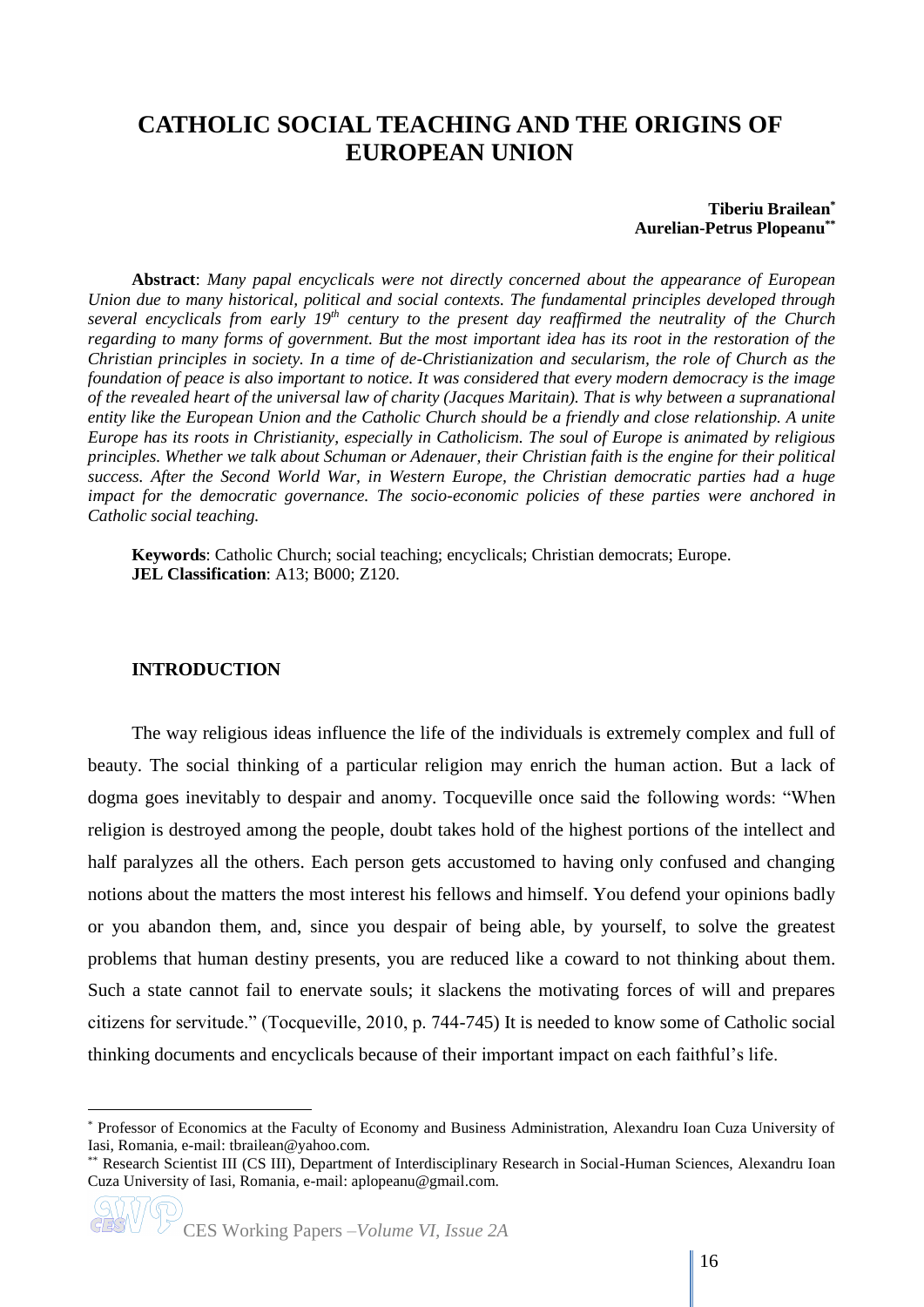It is imperative to articulate an ethic (individual and social) of social life as an effect of the industrialization over the general social sphere in order to respond to the new context. (The Christian Democracy, 2011, p. 10-11)

The essentially Christian-based nature of European unification into a Federation is linked with the search of peace, freedom and justice which created a monolith with its roots based on Christian Democratic principles such as pluralism, personalism, solidarism and subsidiarity. In this direction, such an image of European federalism is based on Catholic social theory. (Burgess, 1989, p. 96)

## **1. CATHOLIC SOCIAL TEACHING IN THE 19TH CENTURY**

In the nineteenth century, papal encyclicals include the entire social thinking of the Catholic Church. The first to submit a letter to the faithful and to the Church was Pope Benedict XIV (1740- 1758). And until the already famous papal encyclical, Rerum Novarum (1891), no papal encyclical has submitted any doctrine or social teaching.

In 1832, Pope Gregory XVI wrote the Mirari Vos encyclical in which he rejects liberalism and the French Revolution because both relativize knowledge and absolute truths and lead to ignoble indifference. (Kraynak, 2001, p. 132) Another encyclical of his, called Commissum Divinitatis (1835), related to the state-church relationship, suggested that the state should not interfere in matters which exclusively concern the church, so as not to regulate or control in any way what is externally communicated to the faithful and the parishes, or the episcopal synods' organization and the clergy elections. Pope Pius IX (1846-1878), in his encyclical Qui Pluribus (1846), condemned the doctrine of human progress and its importance in the Catholic teaching and also the communist one since their effect over formal and informal institutions (laws, government institutions, private property) and the whole society is disastrous. In Quanta Cura (1864) one explains that the denial of natural law imprinted in the hearts of men leads to societal problems and difficulties. In Mirari Vos the same pope condemned communism and socialism. (Gilley, Stanley, 2006, p. 143)

In the same direction, in 1864, Pope Pius IX drafted an official document of the Holy See, Syllabus Errorum, in which he rages against progress and values promoted by liberalism and modern civilization. (Kraynak, 2001, p. 132)

In Diuturnum (1881), Pope Leo XIII confirmed the hierarchical model of state-Church, explaining that the one who does not respect his leaders does not love God, the state being an entity that seeks good for its citizens. Thus, the divine origin of power is assigned beyond its mundane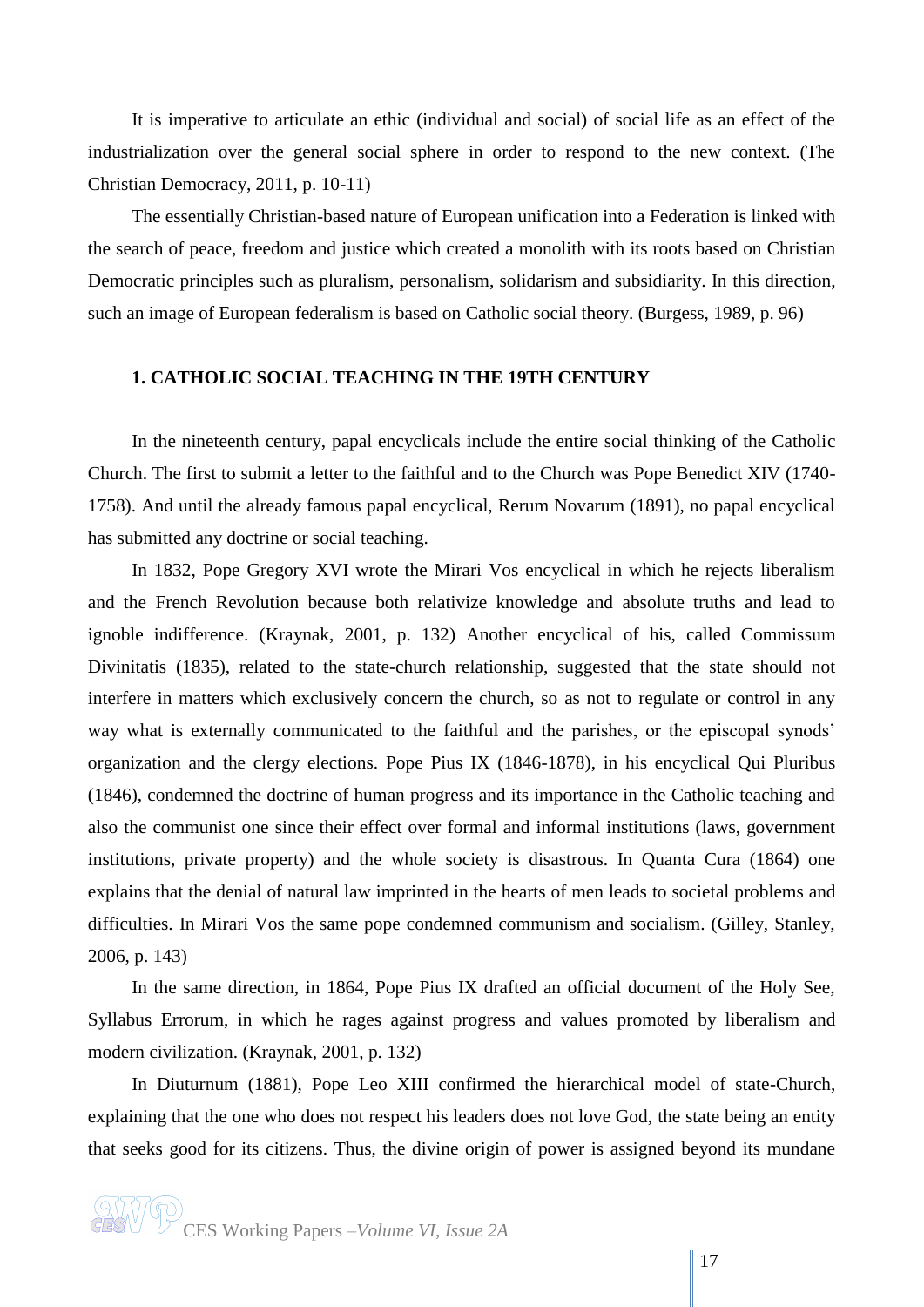appearance. In the encyclical Quod Apostolici Muneris (1878), he castigated the socialists, communists and nihilists, and then appealed to Catholic wisdom which is based on natural and divine laws to criticise the Freemasons. In 1890, he stated that the Church should not decide which is the most suitable and the best of all existing forms of government and that any Catholic should respect his country as much as he loves the church. In Plurimis (1888) and Catholicae Ecclesiae (1890) any form of slavery is virulently condemned because the deprivation of liberty is contrary to the divine and natural law. In the encyclical Libertas (1888) the concept of human freedom was the most cherished and it was insisted upon the fact that the natural or eternal law tells men what is good and what is bad. Moreover, the human law has divine origins and thus human society must be seen through the lens of transcendental sphere. In 1891, the famous encyclical Rerum Novarum is made known to the general public. Therein, socialism is dismissed in its entirety and the Marxist class struggle issue is considered to be contrary to reason. The division of social classes of early capitalism is also fined in the papal encyclical, but not completely since all private property is considered to play a very important part in the economic and social gear. The monopoly is disavowed. The inherent individual rights highlight the essential role that the family should play in society. The care for the less fortunate of the society is mentioned (the poor), and also subjects such as the fair salary issue, the social justice, the shortcomings of the freedom of workers coalition unions are tackled. (Gilley, Stanley, 2006, p. 144-151)

Regarding wages, the income received by a worker is made under the law of supply and demand, and is not just since the individual has no choice but to choose what is being offered, thus becoming a victim of injustice. As previously mentioned, socialism is virulently condemned because it neglects and removes from the equation the private property, that it is hostile towards religion, and that it places great emphasis on social equality. On the contrary, Pope Leo, following medieval theological thinking, highlighted that inequality and hierarchy are necessary ingredients in a society where the classes have to live together harmoniously. The state's role is well defined and it must intervene to protect the rightsof the poorand the working-class. (Sniegocki, 2009, p. 106-108.)

Thus, "He glimpsed thus the possibility to link the fundamental value of freedom and market institutions, related to this, with the idea of social justice so as to create a balance that was at the basis of the economic order." (The Christian Democracy, 2011, p. 11)

His variable position takes epistemological value regarding the citizen reporting to private property. On the one hand, Pope Leo XIII is Thomistic, being the adept of the preservation of natural rights of property; on the other hand, he adopts a vision of separation between private property and possessive individualism. Property rights are considered sacred and inviolable, being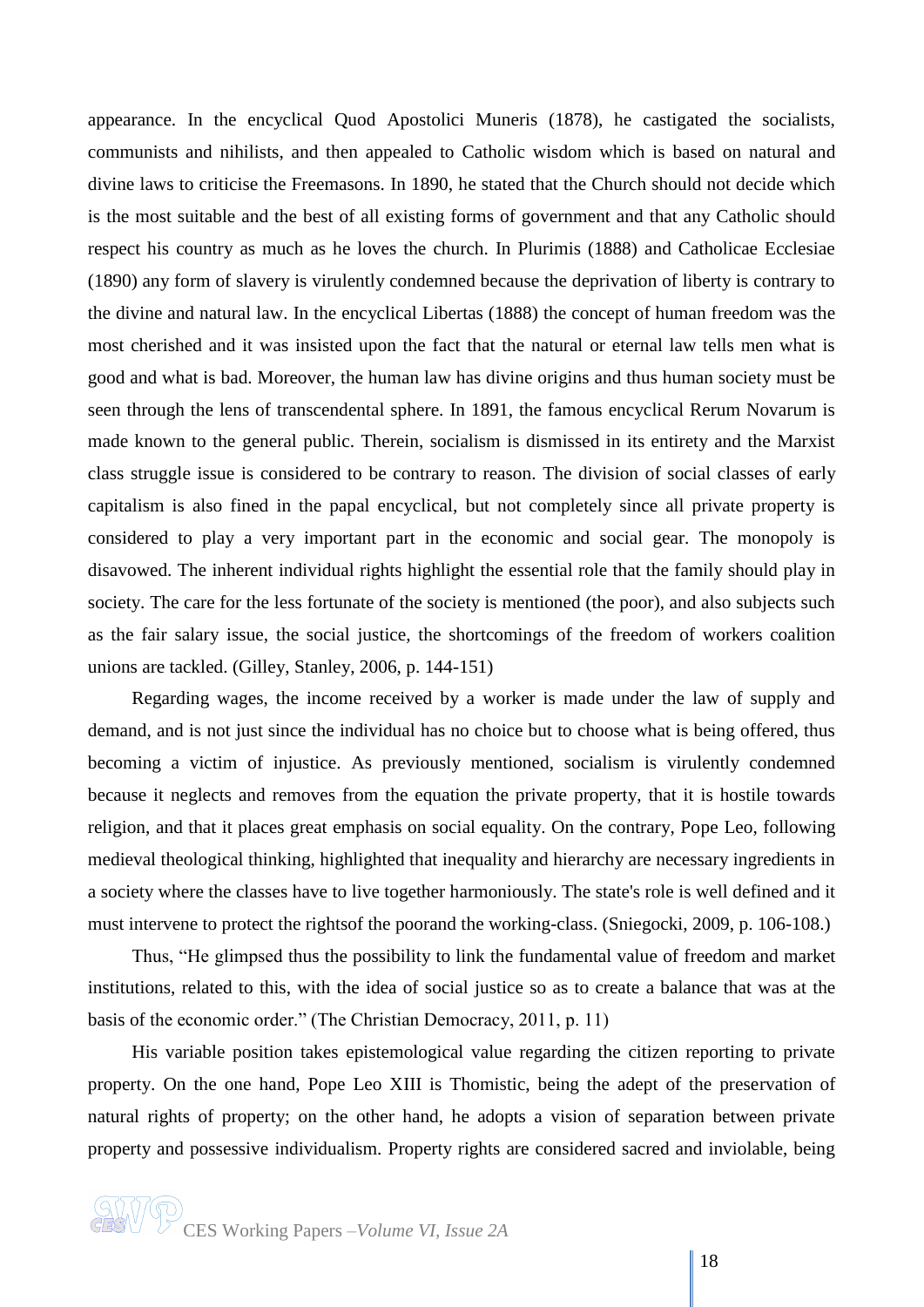justified by God's choice of making his creation the master of the created visible world, through the need to cultivate generosity, philanthropy and charity in terms of gaining material wealth by the very existence of people unequally endowed with skills, talents and abilities. (Kraynak, 2001, p. 140-141)

## **1.CATHOLIC SOCIAL TEACHING IN THE 20TH CENTURY**

An extremely important papal encyclical that helped crystallize the Catholic social ethics is Quadragesimo Anno (1931) written by Pope Pius XI. This encyclical was a Rerum Novarum reaffirming (1891) in some essential points: the workers' right to fair wages, protection of the poor by the state or criticism of capitalism and socialism. For example, in full economic depression, capitalism is considered to have established a true "economic dictatorship", a cruel, ruthless and merciless system, where many people suffer from poverty, unemployment and an uncertain future, where few have become stronger. In this bleak landscape, corporations are guilty of "heinous abuses" and numerous frauds and injustices. Therefore, the state's intervention is imperative in order to regulate and supervise the unordered movement in the economy congruent with the requirements of social justice and the common good. (Sniegocki, 2009, p. 111)

Not even the state itself is free from constructive criticism. It is believed that it has become a slave of material wealth. But the role of the state in the economy must obey the principle according to which legal and social order that circumscribe to economic activities must be protected and restored by the state. The state, according to the natural and divine law, must decide what is lawful for the owner. The property has a double valence: private and public. It is considered that the private property helps work against the common good even if it comes across it, but it does not abolish it, but it rather hinders it. Collectivism is dangerous, individualism is evil, and unregulated competition brings many shortcomings to the society. The compromise solution between collectivism and individualism resides in the concept of subsidiarity. (Sniegocki, 2009, p. 111-112)

In 1944 the Christmas radio message of Pope Pius XII (1939-1958) defined democracy as compatible with individual freedom and dignity. Also, the economic sphere must not overwhelm the spiritual, since the latter makes the former. (Sniegocki, 2009, p. 113-114)

Pope John XXIII carefully leans on society and the economy. Mater et Magistra In (1961) he considered as positive the findings in science and technological advances that have generated economic prosperity and improved living standards in human communities. This progress is consonant with and justifies the welfare of the state that becomes increasingly stronger, although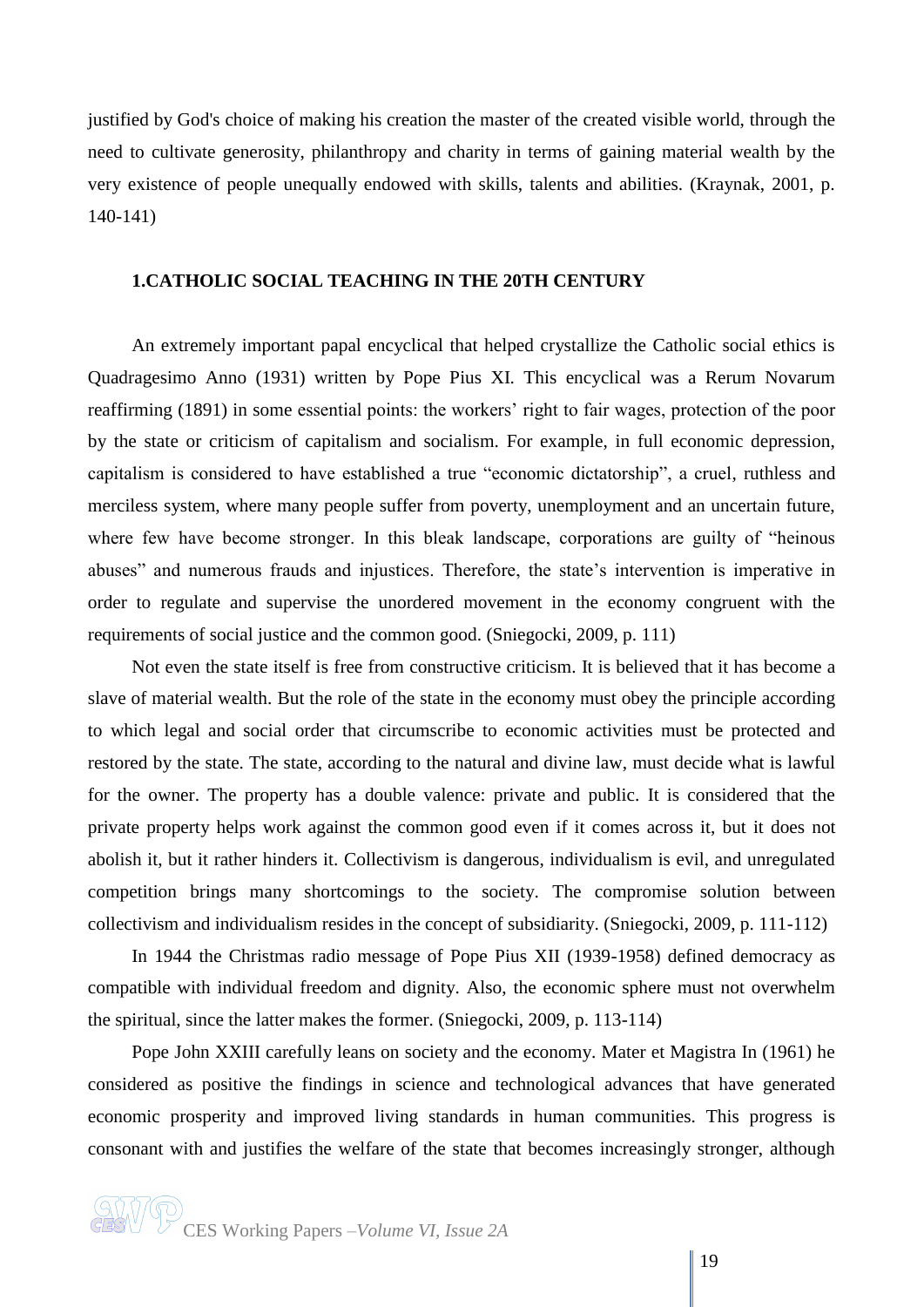the individual's economic initiative remains pre-eminent and decisive. The Keynesian ideas that were fashionable at that time determined the pope to say that the state has an important role in reducing disparities, economic disorder and the reduction of the exploitation of the weakest in society. Also, fiscal and monetary incentives from the State towards the Small and Medium Businesses become an imperative need to improve living conditions. In comparison, when referring to the so-called Third World, poverty and hunger are referred to as effects of a primitive economy, unable to absorb and apply advanced technologies and scientific progress performed by the developed countries. The solutions lies in abandoning old patterns of economic development based on traditionalism and encourage the modernization as the top solution, based on capital accumulation, industrial technology and education. Loans and financial assistance provided by developed countries to the least advanced ones are commendable actions and have a deep moral substrate, but a warning should be mentioned that they can have a shade that betrays danger that of manipulating and dominating politically. The relationship between economic growth and equity and justice is brought to the fore, as well as relations towards workers which should be based on dignity. Without these moral ingredients, any performant system is unjust and immoral. (Sniegocki, 2009, p. 115-119)

Another encyclical written by Pope John XXIII is entitled Pacem in Terris (1963). Unlike the liberal tradition of human rights based on political and procedural rights, the Pope renewed this vision by integrating social and economic rights such as the right to food, shelter, medical care or social services. From this perspective, it should be noted that an employer must provide its employee satisfactory working conditions and fair wages. In the event that a worker cannot work normally then the state must help him to fulfill his basic needs. It is believed that constitutional democracy is the best option for protecting human rights. In other words, the Pope reaffirms the features that need to accompany the financial aid for the poorest countries of the world: respect for their freedom, moral and ethnic characteristics and no motivation on the part of the developed countries to dominate them politically. (Sniegocki, 2009, p. 119-121)

Following the Second Vatican Council, the bishops decided to interpret the world and the changes it is subdued to through the lens of the Gospel. As Pope John XXIII asserts in the encyclical Gaudium et Spes (1965) the dignity and the social nature of individuals, the preeminence of human rights and the role of the state in the economy should be emphasized. Also, the progress derived from applying the latest achievements of science and technology is brought to the fore. He criticizes the excessive consumerism and the elimination of the spiritual component from and the marginalization of the socio-economic life. In addition, the encyclical Gaudium et Spes (1965)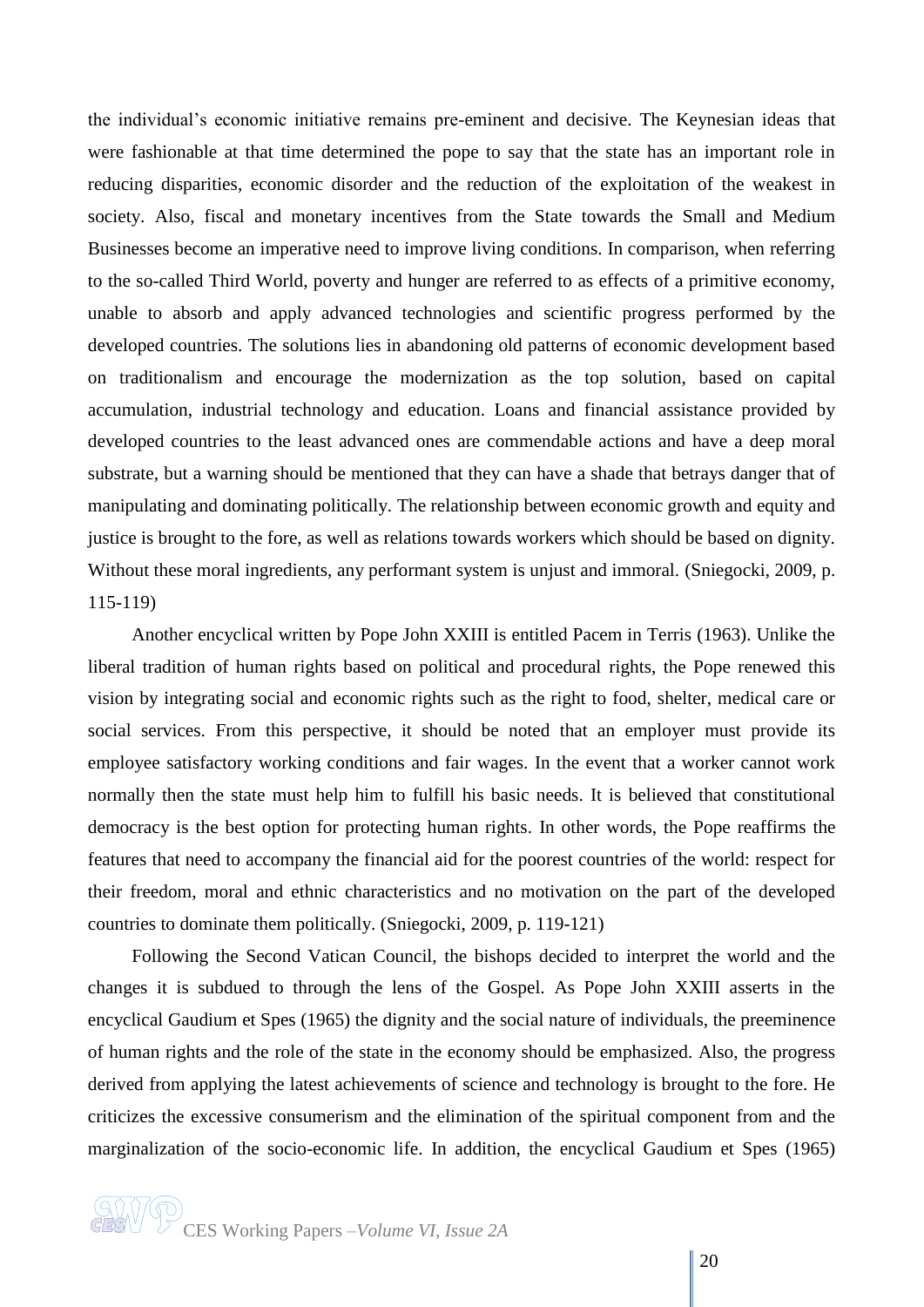warns that economic inequalities between regions and states are steep and in some cases deepen increasingly, causing the escalation of violence and undermining social justice, causing an urgent need for a thorough reform. Since everything on earth is God's creation and therefore is divided equally, then some limits can be considered when speaking about private property. The idea is put forward: when private property harms the general context, the public one has to take this role. Economic development must not be a privilege only for a few powerful people or rich countries, but as many people as possible should participate in this process. (Sniegocki, 2009, p. 122-125)

Starting from the encyclical of Leo XIII, the idea that private property is lawful is resumed, but it becomes limited in certain circumstances. The property belonging to an individual should not be regarded as exclusive possession, but this situation should be seen as one in which the goods are actually common in order to generate satisfaction not only to the owner but also to others. Moreover, private property is considered an extension of the individual's freedom, also having a poignant social feature given by the common destination of material goods. (Ică Jr., Marani, 2002, p. 158)

The encyclical of Pope Paul VI, Populorum Progressio (1967), states that it is unfortunate that the liberal capitalist economic system was built on a foundation which considers profit as the key to economic progress, competition as the supreme law of the sphere of economy and private ownership over production means as an absolute right, without limits and which does not entail therefore specific social obligations. This unrestrained release that occurs only within such a rational human construct, leads to dictatorship rightly denounced by Pius XI as one that produces an "international imperialism of money." (Paul VI, 1967)

Populorum Progressio (1967) supports the argument that development is not synonymous with economic growth; it is more than that, a new peace formula. It is not enough to produce goods and services that respond only to material needs, as they should be filled with sincere and Christian moral sentiments such as: love, friendship, solidarity, faith. The integrative concept of development must meet the need to promote the natural and human welfare, defined as a process to transform the individual into a "more humane" one. Though being a supporter of economic growth and human progress, the Pope highlights the danger that under the new conditions the traditional structures can be abused to extinction. It is considered that the implementation of free trade, besides being the foundation of economic liberalism, is not capable of generating satisfactory results for participants if not carried out under conditions of social justice. Private property, another constituent element of liberal capitalism should not be regarded as an absolute and unconditional right of the individual. The goods of the earth equally belong to all. It requires urgent, systemic and in depth transformation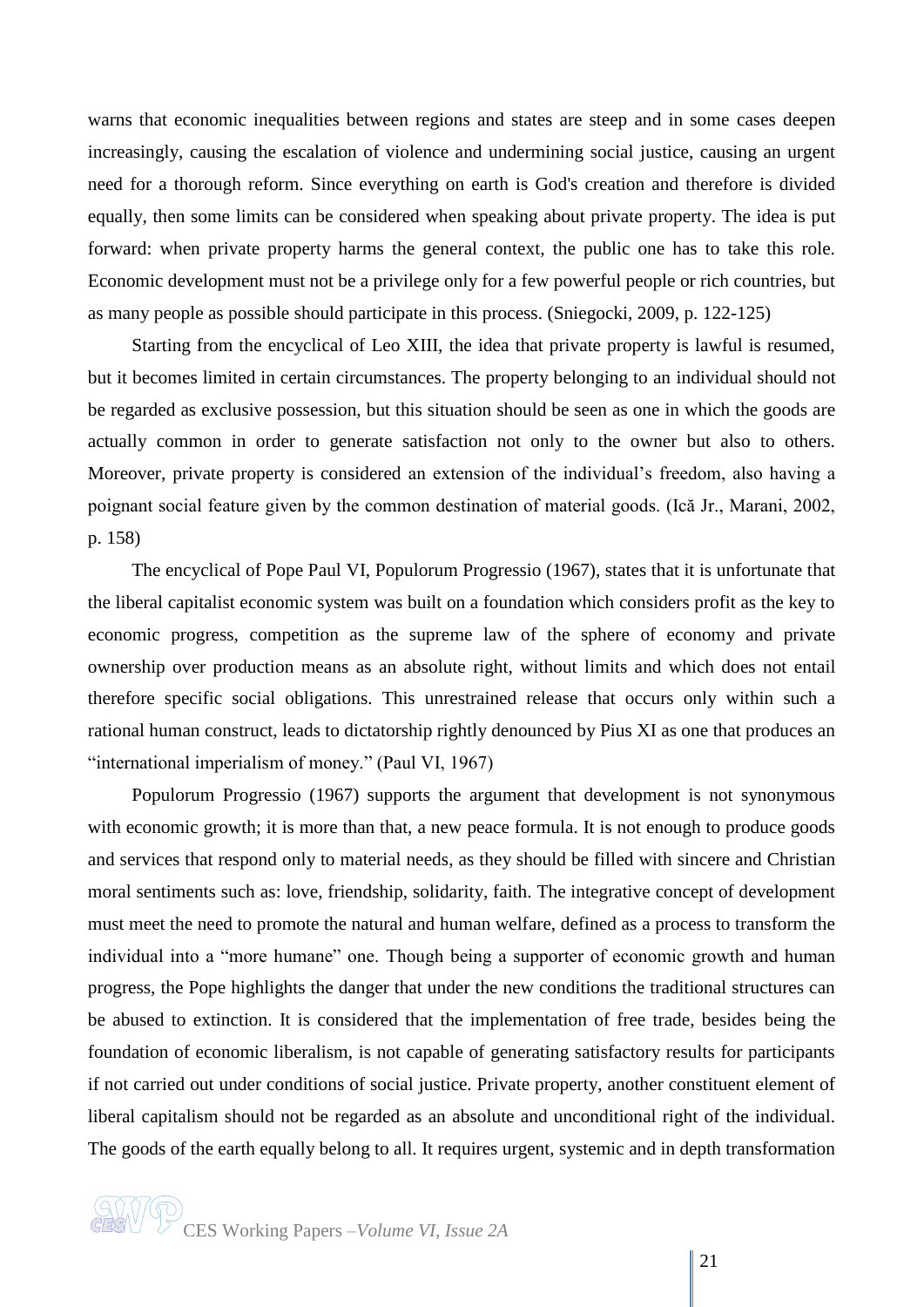of the way in which individuals act in society and the way in which they foster prosperity. (Sniegocki, 2009, p. 126-131)

The second encyclical of Pope Paul VI was called Octogesima Adveniens (1971) and follows the principles of Catholic social thought in different social contexts. It emphasizes the need for affirmation of equality in society, women should get equal rights with men. Reforms of the international division of production, trade structure and control of profits or the issue of international monetary system should be continued brisk and profound. Multinational corporations are seen as new economic powers emerging, largely independent of their host states and therefore very difficult to regulate when it comes to the common good. The fear that these companies would become aggressive political and social monopolies is reiterated. Another aspect considered is the ecological component, considered of prime importance for humanity. (Sniegocki, 2009, p. 133-134)

The first encyclical of Pope John Paul II was entitled Lab Exercens (1981). The main ideas expressed define in a proper sense the Pope's complex vision of man and society. Human labor gives meaning, strength and dignity to the individual. Work is considered to be at a superior level compared to the capital. The dignity and rights of workers are essential and always reaffirmed. Solidarity in workers must be encouraged and perfected as a struggle for social justice. Wherever the dignity and rights are restricted and assaulted by exploitation, famine, poverty, the Church has an obligation to help those burdened. Liberal capitalism and socialism are criticized aggressive. (Sniegocki, 2009, p. 142-143)

In 1987, Pope John Paul II drew his second encyclical Sollicitudo Rei Socialis. The Pope deplores the deteriorating situation of those in poverty and tries to formulate a number of causes that contributed to the status quo. On the one hand, the obsolete and incomplete economic development models are to blame; then structural injustice is considered a key factor for the deterioration of living standards in many parts of the world. He warns that the fracture between the few rich who live in order to "posses" and not "to exist" and the many poor who are deprived of basic goods increases and raises a big question mark for the state in which human society finds itself everywhere. Development seen as a social profound change must take place without violence and with solidarity. (Sniegocki, 2009, p. 143-144)

The last encyclical of Pope John Paul II's Centesimus Annus was written in 1991, 100 years after another famous encyclical, Rerum Novarum. The Pope analyzes the transformation of former communist states and demonstrates that the failure of the communist conception consists in the impossibility of seeing Man as imago Dei and in the violence with which it imposed a mundane order that was not the effect of any reasons and freedoms. The economic collapse of the communist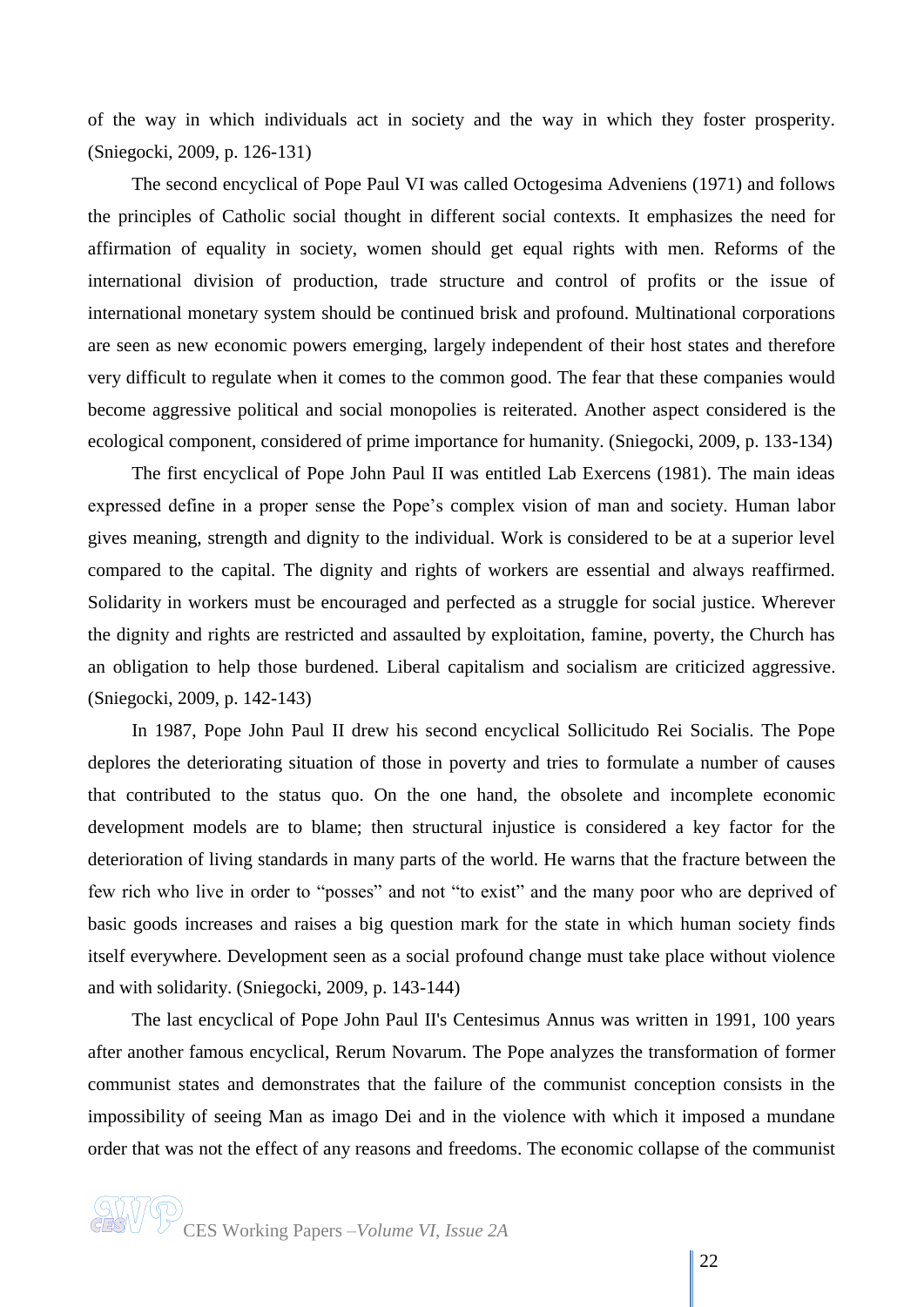regimes is marked by the suppression of private initiative, private property and restricting any kind of freedom in the economic sphere. (Sniegocki, 2009, p. 144-145)

Pope John Paul II shows that, if in the past the production factors were the land and the capital, today the primordial production element is the man himself with his ability to know, to be organized, to produce for himself and for others, to cooperate and make progress. Capitalism is a social and economic system that prevailed real socialism precisely because its ethos and its ingredients cultivated integral human freedom, oriented towards the common good, whose backbone is ethical and religious. (Ică Jr., Marani, 2002, p. 169)

The capitalist system has some gaps that have an impact on individuals, such as the weight carried by those in poverty, who are unable to escape from the ghetto helplessness, the absolute primacy of capital, which impacts the property and erodes the freedom and dignity of the individual, the phenomenon of consumerism, the ecological problem. Regarding the first issue, it is necessary that those in poverty (due to the dignity that characterizes them) to be helped to educate themselves, to acquire new capabilities in agreement with the market requirements in order to be inserted into the economy to earn a wage to support their family, and to be protected in case of unemployment and retirement. (Ică Jr., Marani, 2002, p. 159-162)

The Pope opposes to capitalism not the bankrupt socialism, but an alternative model, a "society of free work, of enterprise and of participation. It does not oppose the market, but demands that it be adequately controlled by social forces and the State, in order to guarantee the basic needs of the whole society." (Ică Jr., Marani, 2002, p. 162) Therefore, a so-called genuine "human ecology" is required, which consists in cultivating family values grounded in the sacrament of marriage between man and woman.

The role of profit as an indicator of the effective functioning of an enterprise is recognized by the Catholic Church. But while profit shows that resources are used in the best way possible, this is not the only objective indicator. It is possible that a company earns its profits through illegal business or by exploiting its staff. Or (if people's dignity is taken into account) if a firm is in fact a community of people, it is impossible not to take into account the fact that by analyzing and comparing the size of the profit we simply neglect the essential moral and human aspects. (Ică Jr., Marani, 2002, p. 162)

In other writings, John Paul II continued to reflect upon the change the whole world undergoes. Regarding the widespread phenomenon of globalization, he asserts that if market laws are only directed by the rich then the results will be unemployment, deteriorating public services, pollution, depletion of natural resources, increasing inequalities between social classes, fierce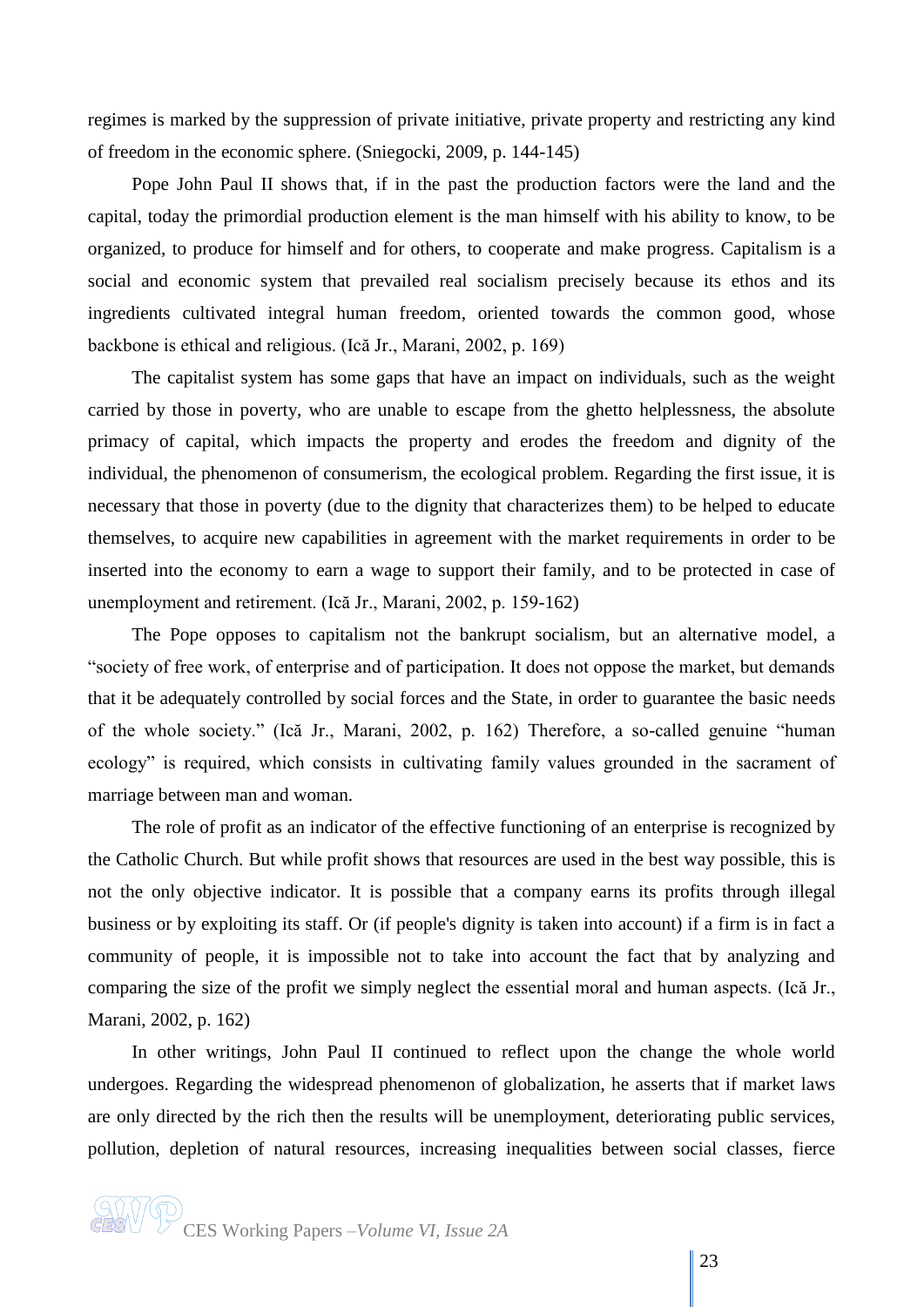competition which will further isolate poor countries. (Paul II, 1999) Thus, in an article called The Ethical Dimensions of Globalization, the Pope stressed that globalization can be seen as a new form of colonialism.

Neoliberal capitalism, which subordinates the individual to the unseen forces of the market, generates increasingly higher prosperity for a small group of rich countries, while a large number of countries become poorer and poorer. (Paul II, 1998)

## **2.CATHOLIC SOCIAL TEACHING IN THE 21ST CENTURY**

Pope Benedict XVI has not written any papal encyclical, but he was concerned with the many formulas of Catholic social thought. He turned out to be a successor of Pope John Paul II, speaking about the role of solidarity in society and greater justice in the distribution of wealth across the globe. He strongly argues that the elements that define the economic sphere must not dominate the political ones. (Sniegocki, 2009, p. 152)

Pope Francis recently released a new encyclical entitled Fidei World (2013). Some important ideas are worth highlighting: the role of faith and love, the family spirit are the foundations of the contemporary society. If faith is fading, it perverts mutual trust, balance is weakened and the only binder in our society would only be fear.

In Gaudium Gospels, Pope Francis shows how individuals are considered consumer goods in today's world, which are exchanged when they expire with more powerful and adapted ones. The problems of inequality persist in the world and fierce competition in conjunction with social Darwinism causes social exclusion. The market's economy system that generates economic growth and social justice is considered naive. The globalization of indifference is the general symptom, the lack of compassion for those in poverty and suffering is a problem that grinds and gives food for thought. The dominance of money in everyone's life turned into pure idolatry. Man was reduced to the status of passive consumer. Pope Francis rediscovers what the previous encyclicals already warned us about: the increasing distance between the rich and the poor. It is believed that the source of these blatant inequalities (that produce and maintain widespread poverty) is given by ideologies that emphasize the absolute autonomy of the market and financial speculation, refusing any form of statist control. Corruption, tax evasion, deficits spoil the purchasing power and the standard of living of the individuals. This is why, ethics is designed to soften and somehow humanize the mysterious and ineffable social order. The current social and economic system is unjust in its depths, leading to instability and violence between individuals, regions and nations. Consumerism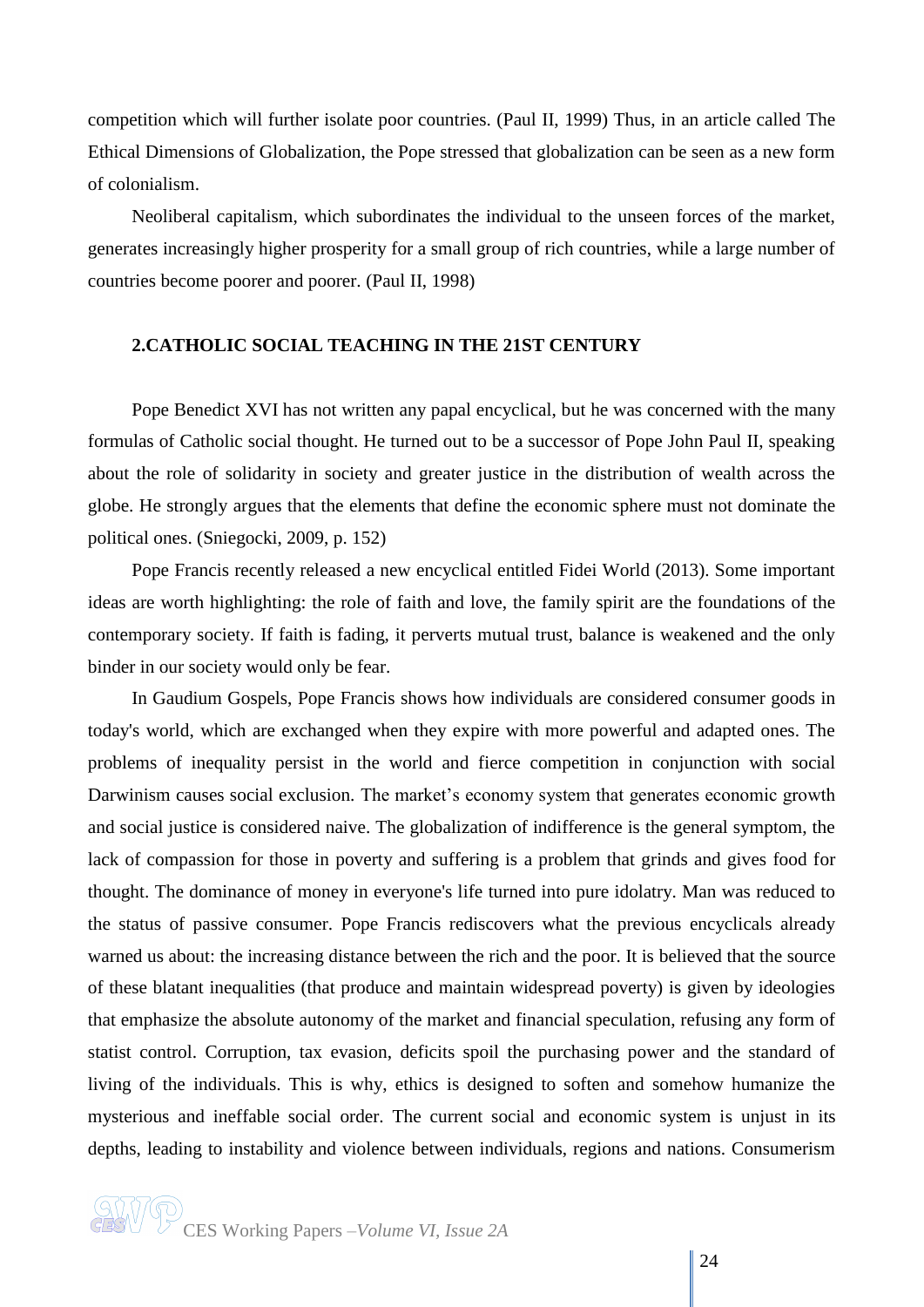with radical inequality affects social structure. Economic policies should be articulated according to the dignity of individuals and to the pursuit of the common good. The invisible hand of the market is no longer considered valid, the focus moves to the distribution of income in the economy, creating new jobs and aid to the poor. (Francis, 2013)

The unitary principle of the Catholic Church's social doctrine is the foundation upon which the Catholic social thought is built. Whether talking about human dignity, the common good, the reality of subsidiarity or solidarity, all circumscribe to the moral and religious principles that bring forth the love of God and neighbor. (Paul II, 2004)

# **3. THE CHRISTIAN DEMOCRACY AND THE EUROPEAN UNION**

Until 1878, the whole Catholic Church became very centralised, a true "supranational" force, a real "supernatural fortress." (Conway, 1996, p. 13) The European Catholics felt of belonging to "a civilization ... as a whole way of life involving many different folk communities, each having its own physical identity but bound together by a higher order ... of shared legal and moral norms, sacred cultural rites and performances, overlapping forms." (Boyer, 2004, p. 20) Until World War I, the transnationalisation of Catholicism from a religious point of view and the centralisation of the institution of Catholic Church determined the Catholic political parties to follow a nationally perspective. Seymour Lipset and Stein Rokkan considered that the Catholic parties are the creations of the Catholic Church as a counter-attack process for the rise of anticlericalism and mass politics. (Lipset, Rokkan, 1967, p. 103) In these conditions, the Pope became the main figure of the Catholic resistance in the culture wars throughout Europe. (Kaiser, 2007, p. 12-20)

After World War I, the threat of socialism was a decisive argument for a specific social action. It supported any right-wing anti-communist authoritarian political regimes.Especially in Italia and Germany, the protection of Church rights was extremely important. (Kaiser, 2007, p. 54- 55) The Catholics from all over Europe were eager to participate in the political realm. The support for Franco-German reconciliation gave Catholic parties greater liberty "in developing a less defensive and introspective vision of national and European politics. This also reduced the barriers to transnational contacts and cooperation. In addition, the structures of domestic party competition and the contestation of the dominant domestic and foreign policy issues also changed after 1918." (Kaiser, 2007, p. 45)

It was considered that after 1918 a double perspective was in the front of German external policy. One is based on the Catholic influence that militated for reconciliation and peace. Another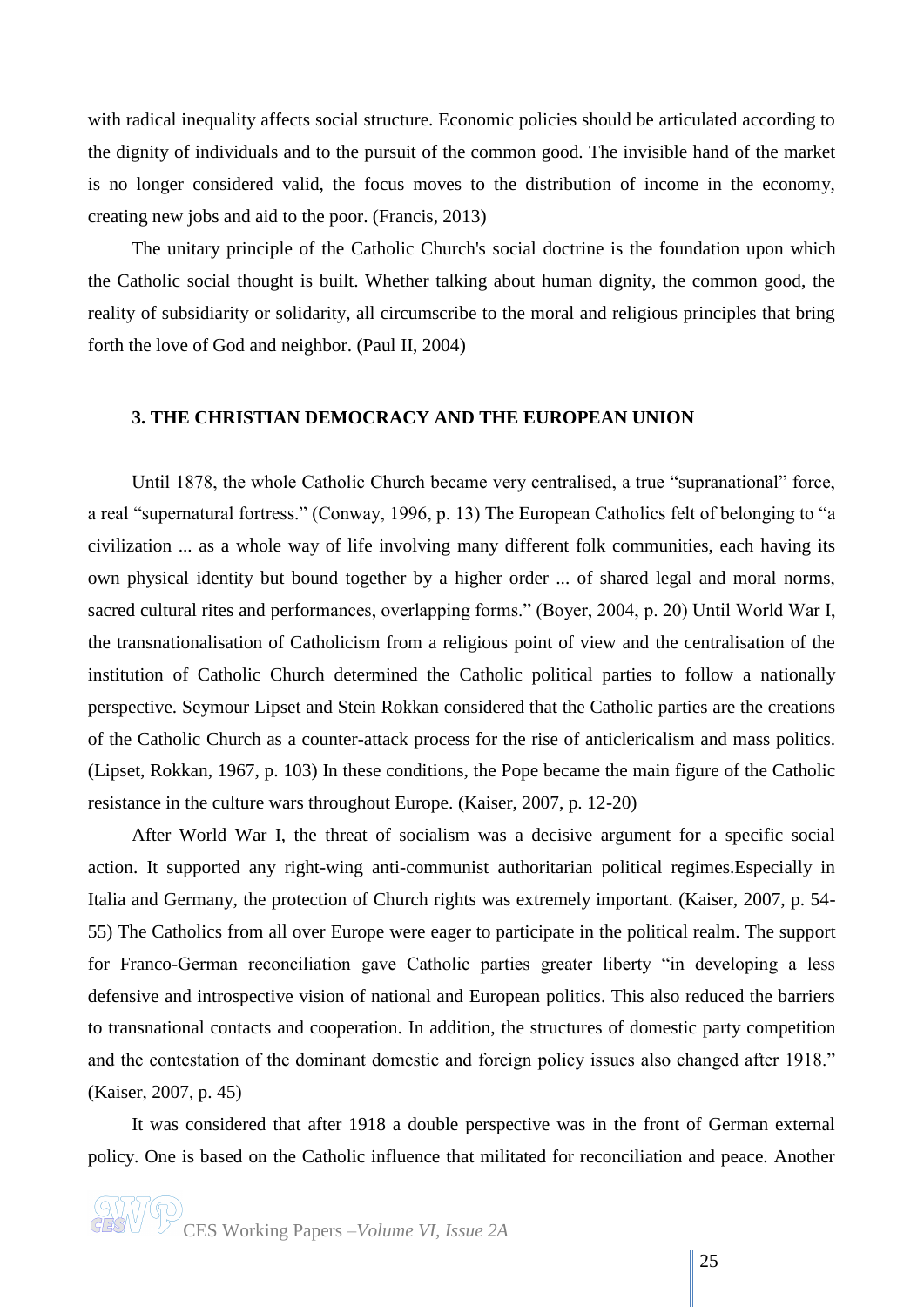one is Prussian-based and put in the foreground the military revenge. (Vecchio, 1987, p. 292) In other words, such duality demonstrates the lack of unity, an alienation which began with Luther and the Reformation.In 1866, under Bismark, the Prussian hegemony over the Catholic Austria and the Prussian-liberal Kulturkampf in the 1870s marked the caesura between the Protestants and the Catholics. The formers were the winners. It was considered that the 'Prussification of Germany' has an important impact over the National Socialism and the beginning of World War II. (Kaiser, 2007, p. 216)In the eyes of the Christian democrats, such a political regime and structural status quo had deep roots in the nineteenth century where the impact of the materialist ideology of liberalism transformed the society in an amoral and irreligious community. The same politicians considered that what they called the "European collective guilt" has nothing to do with the profound Catholic Europe. (Kaiser, 2007, p. 217)

In this direction, "'Europe' became upgraded in the course of Christian democratic party networking and intergovernmental decision-making in the first decade after World War II to their main collective policy instrument ... 'Europe' thus became a core element of the Christian democratic parties' postwar identities, contributing in a major way to their distinctiveness in domestic party competition." (Kaiser, 2007, p. 188-189)

The role of European Christian democratic parties in the making of the European Union was extremely important for different reasons. The most important one refers to a process where "the Christian democrats' formal and informal cooperation contributed to the lasting creation of transnational social capital. Compared to interwar Europe, when Catholic party cooperation was still dominated by domestic nationalist claims and inter-state rivalry, the Christian democrats accumulated not instrumental trust directed at securing specific interests, but social trust in the form of normative-emotional bonds between party elites. Their regular party-level meetings in mostly non-politicized private contexts allowed the Christian democrats to communicate their congruent political beliefs and preferences, especially for the creation of an economically integrated core Europe with supranational institutional dimensions and without British participation, over longer periods. In this way, their decision-making as governing political elites in power in all founding member-states of the ECSC in 1950–51 became mutually reliable and calculable despite of conflicting domestic pressures from coalition partners, public opinion and economic pressure groups." (Kaiser et al., 2009, p. 21)

At the beginning of the fifth decade of the 20th century, French Foreign Minister Robert Schuman reported that the French and German coal and steel industries unified, but there had to be respected several political conditions to realize such an ambitious plan. It was extremely important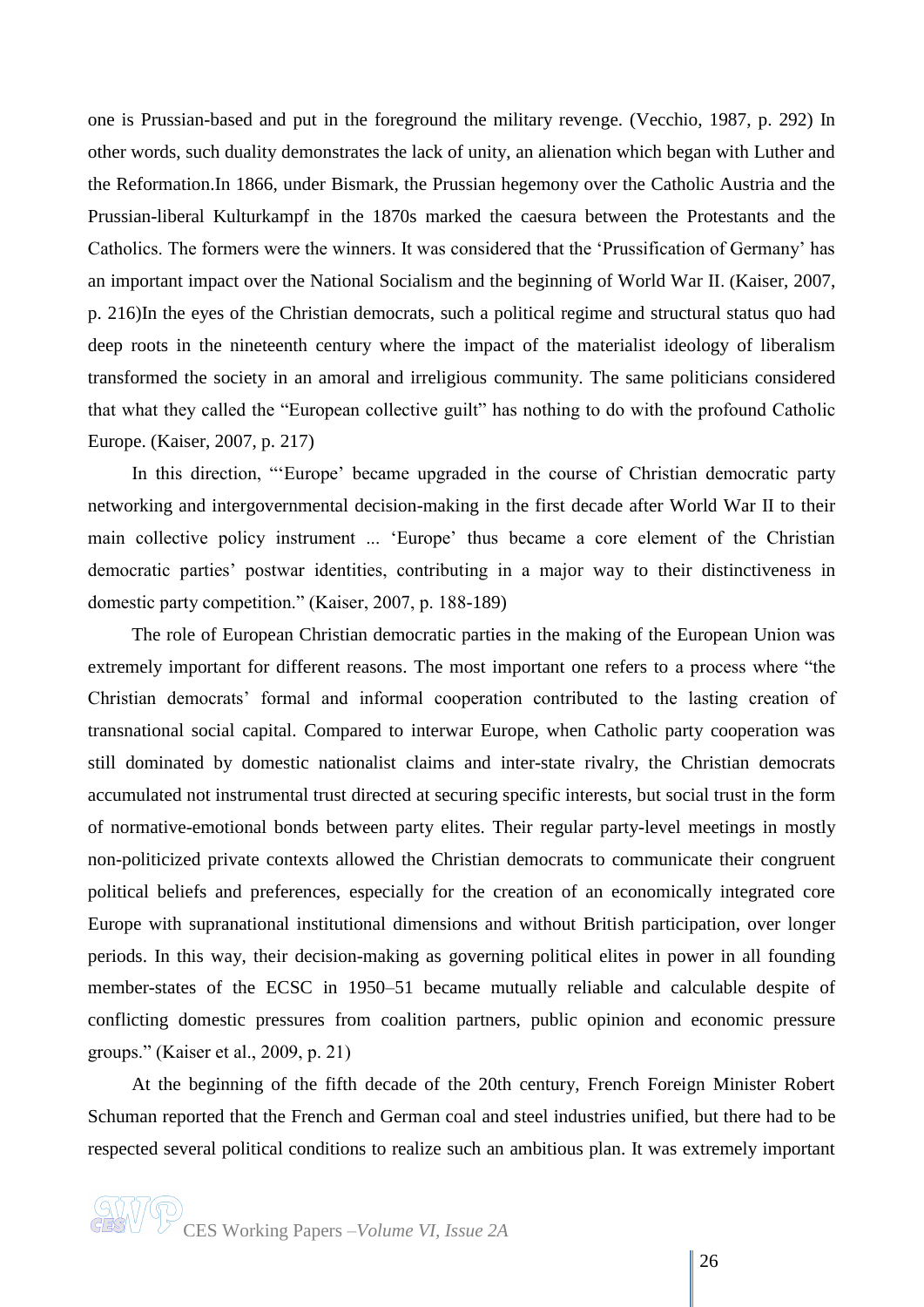that the French proposition should have been accepted by the West German government. The Russian threat was escalading. It is well-known the historical rivalry between France and Germany and some worries rose from it. Only five years have passed since the end of the Second World War. But important French politicians like Georges Bidault and Schuman were close to Adenauer because of the meetings of European Christian democrats since 1947. That is why it was believed that Konrad Adenauer would react favourably to the French initiative. (Kaiser, 2007, p. 191-252)

Adenauer considered the Schuman Plan in political terms as the only way to defend the Western Europe against the Soviet socialism. "The Christian democrats tried to build a Catholic Europe, decentralised federation in the making based on the principle of subsidiarity and excluding Protestant-socialist Northern Europe in its formative phase. It is this shared set of norms and policy ideas combined with the political hegemony of the Christian democratic Centre-Right in continental western Europe around 1950 that largely account for what the socialist Pineau has rightly recalled as the start of integration 'in a very Christian democratic manner'." (Kaiser, 2007, p. 251)

The role of Christian democrats in the reconciliation between France and Germany needs to be reaffirmed. In western Germany, the inter-confessional party CDU/CSU was led by predominately Catholics. (Kaiser, 2007, p. 218) One of the leaders of CDU [\(Christian Democratic](http://en.wikipedia.org/wiki/Christian_Democratic_Union_(Germany))  [Union\)](http://en.wikipedia.org/wiki/Christian_Democratic_Union_(Germany)) was Konrad Adenauer. It was believed that "Chancellor Adenauer aims at the creation of a European federation. His entire foreign policy is essentially based on this objective. He considers the Franco-German entente as the cornerstone of his grand design which can only be realised in a wider western European context. Chancellor Adenauer thus sacrifices deliberately the question of German unity. He believes that the integration of western Germany is more important than the restoration of the unity of the former Reich." (Kaiser, 2007, p. 219)

That is why "The roots of transnational Christian democracy's constitutional ideas and preferences for European integration were embedded in their largely shared collective experience of the centralised liberal nation-state, their regional political identity, their preferences for societal and political organisation in line with the principle of subsidiarity derived from Catholic social teaching and federalist thought as it largely developed inside the intellectual tradition of personalism – and this combined with the borrowing of essentially liberal interwar ideas about functional market integration as a suitable mechanism for eventually bringing about political integration as well." (Kaiser, 2007, p. 10-11)

Several traditions of political Catholicism stimulated the new European vocation especially after the Second World War. One of them was based on the continental European orientation of political Catholicism antagonistic to socialist ideology and Stalinist centralisation. Another one was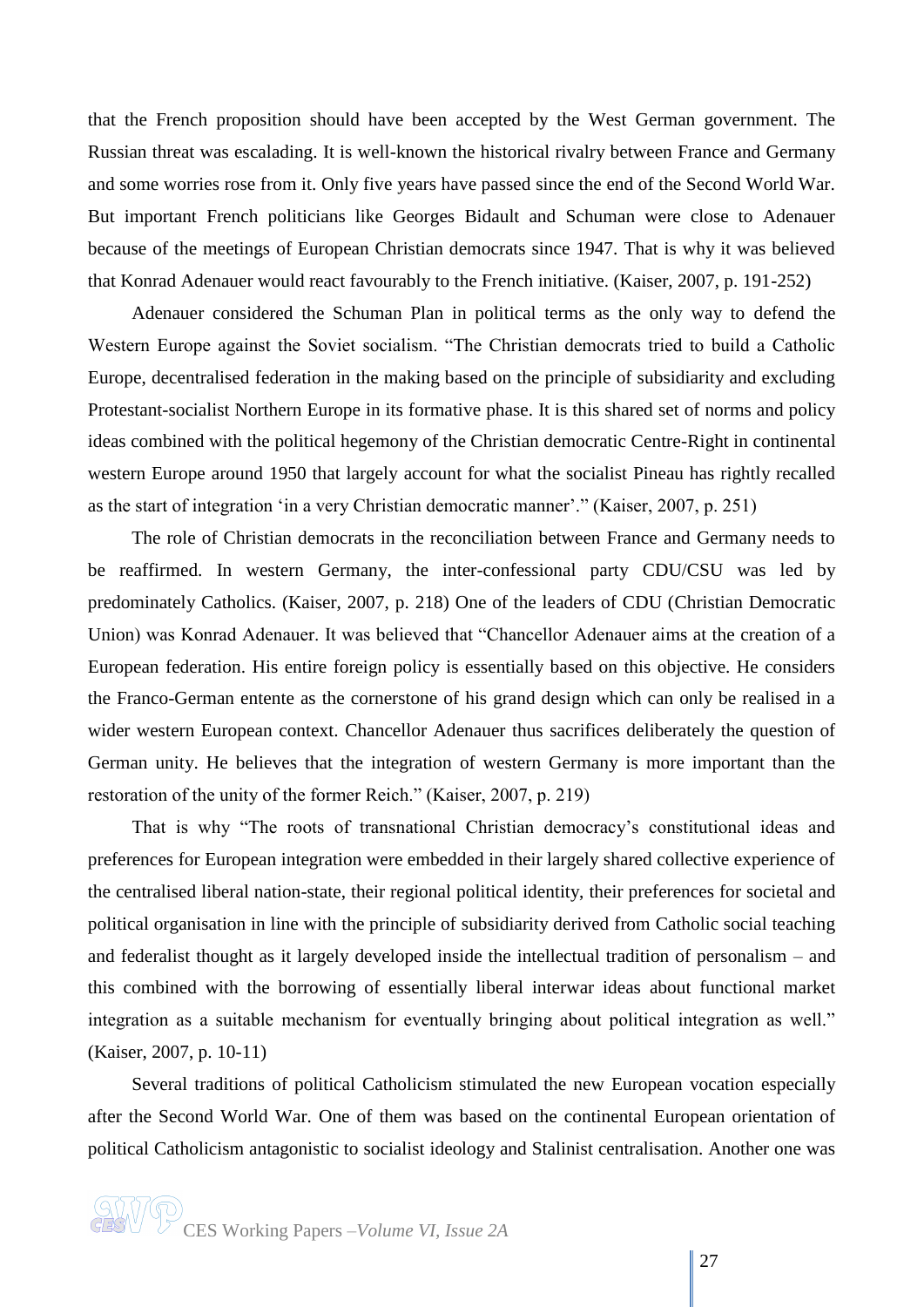rooted in the mistrust for the centralised nation-state paradigm, a doubt rooted in the liberaldominated national integration and the culture wars in the nineteenth century. (Kaiser, 2007, p. 189)

By appealing to the medieval order where the Christendom had to be protected by any external attacks, the Christian democrats became the most powerful political force in Western Europe and the most important pawn against Soviet communism or the "new Islam". The unity of Europe against the "red threat" was compatible with the Catholic social teaching idea of a human society founded by the principle of subsidiarity. While this concept emphasized the allocation of social tasks at different levels, Christian democrats thought it would be a great idea to stress the division of political decisions at several stages. This was a superior order, more efficient than the collectivist socialists' design where the economic order was dominated by the emergence of a centralised nation-state. (Kaiser, 2007, p. 228-229)

#### **CONCLUSION**

The papal encyclicals we scrutinized were not directly concerned about the appearance of European Union. The most important result was the restoration of the Christian principles in a (post)modern society. The roles of Church as the foundation of peace, unity, justice, freedom and charity, the impact of its power to reduce the economic inequalities, corruption, tax evasion, and deficits are important elements to stress. At least in official terms, such ethical elements were and are followed by European Union's political sphere.

We found that between a supranational entity like the European Union and the Catholic Church was a close relationship. A unite Europe has its roots in Catholicism and its social teaching. Until World War I, the transnationalisation of Catholicism from a religious point of view and the centralisation of the institution of Catholic Church determined the Catholic political parties to follow a nationally perspective.

The idea of Europe became a core element for the Christian democratic parties' postwar profiles. The role of European Christian democratic parties in the making of the European Union was important because of their formal and informal cooperation that contributed to the creation of transnational social capital and trust. The Christian democrats tried to build a Catholic Europe, a decentralised federation based on the Catholic principle of subsidiarity.

After the Second World War, in Western Europe, the Christian democratic parties had a huge impact for the democratic governance. The socio-economic policies of these parties were anchored in Catholic social teaching. The political Catholicism stimulated especially the new European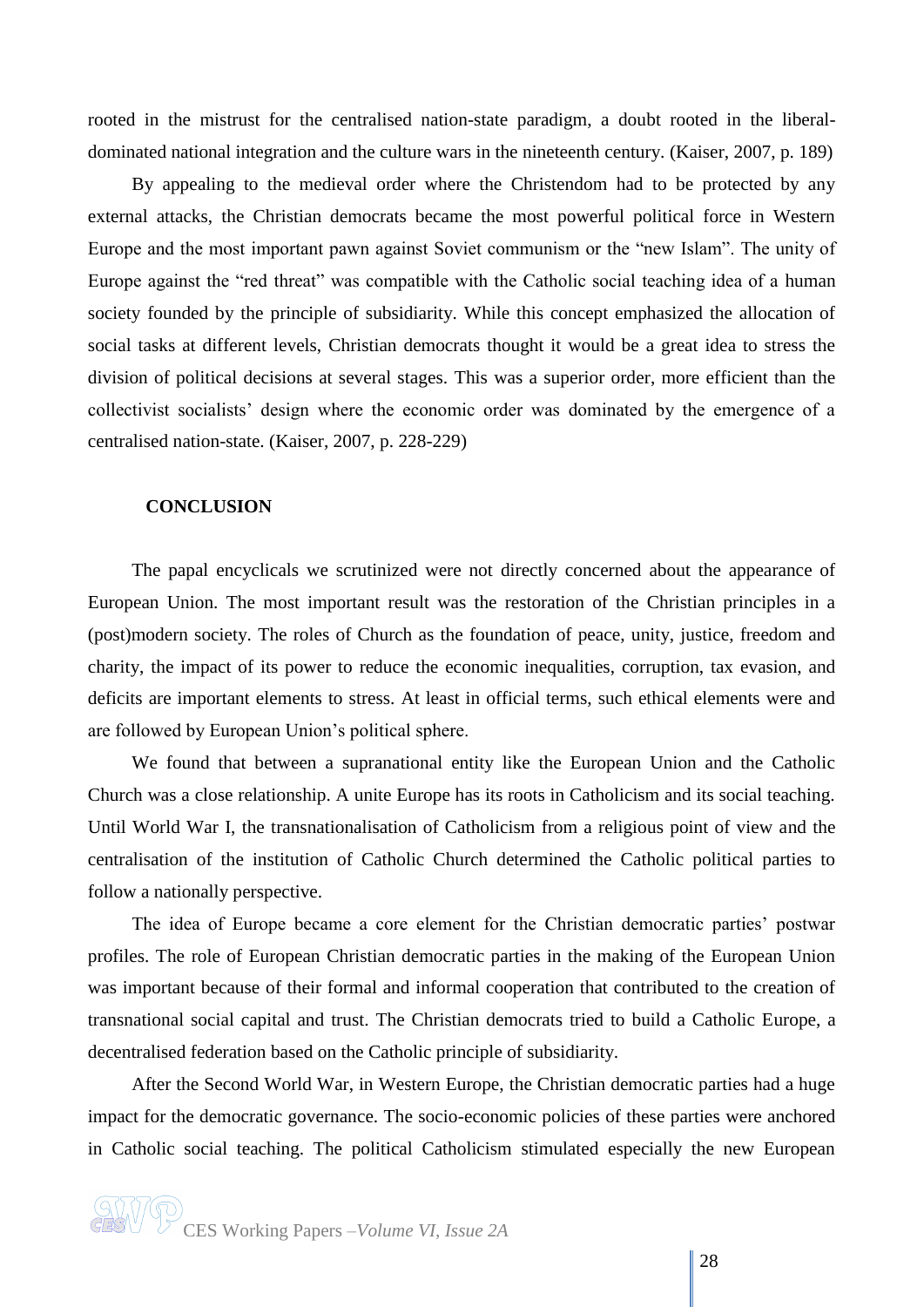vocation. The continental European orientation of political Catholicism was antagonistic to any socialist ideology and Stalinist centralisation. The mistrust for the centralised nation-state, doubt rooted in the liberal-dominated national integration and the culture wars in the nineteenth century was also important.

The Catholic influence militated for a reconciliation and peace between France and Germany. The so-called "European collective guilt" had nothing to do with the profound Catholic Europe. The fear of France was the appearance of Russia at its borders. The American leaders were on the same wavelength. The Franco-German cooperation in terms of [European Coal and Steel Community](http://en.wikipedia.org/wiki/European_Coal_and_Steel_Community) was a scenario to counterbalance the threat of the Soviet Union. The threat of socialism was a decisive argument for a specific social action. The unity of Europe against the "red threat" was compatible with the Catholic social teaching idea of a human society founded by the principle of subsidiarity.

#### **REFERENCES**

- Boyer, J. W. (2004) *Catholics, Christians and the Challenges of Democracy: The Heritage of the Nineteenth Century*, in Kaiser W. and Wohnout H. (eds.) *Political Catholicismin Europe 1918-1945, Vol. 1, pp. 7-45, Routledge*.
- Burgess M. (1989) *Federalism and European Union: Political ideas, influences and strategies in the European Community, 1972-1987*, London, United Kingdom: Routledge.
- Conway, M. (1996) *Introduction*, in Buchanan, T. and Conway M. (eds.) *Political Catholicismin Europe 1918-1965,* pp. 1-33, Oxford University Press.
- Francis (2013) *Evangelii Gaudium*, accessed on February 2014 at [http://w2.vatican.va/content/francesco/en/apost\\_exhortations/documents/papa](http://w2.vatican.va/content/francesco/en/apost_exhortations/documents/papa-francesco_esortazione-ap_20131124_evangelii-gaudium.html#I.%E2%80%82Some_challenges_of_today%E2%80%99s_world)[francesco\\_esortazione-ap\\_20131124\\_evangelii](http://w2.vatican.va/content/francesco/en/apost_exhortations/documents/papa-francesco_esortazione-ap_20131124_evangelii-gaudium.html#I.%E2%80%82Some_challenges_of_today%E2%80%99s_world)[gaudium.html#I.%E2%80%82Some\\_challenges\\_of\\_today%E2%80%99s\\_world](http://w2.vatican.va/content/francesco/en/apost_exhortations/documents/papa-francesco_esortazione-ap_20131124_evangelii-gaudium.html#I.%E2%80%82Some_challenges_of_today%E2%80%99s_world)
- Gilley, S., Stanley, B. (2006.)*The Cambridge History of Christianity, vol. VIII: World Christianities 1815-1914*, Cambridge, United States of America: Cambridge University Press.
- Ică, I. Jr., Marani, G. (2002) *The Social Thought of the Church*, Sibiu, Romania: Deisis.
- John Paul II (1998) *Homily of John Paul II*, accessed on February 2014 at http://www.vatican.va/holy\_father/john\_paul\_ii/homilies/1998/documents/hf\_jpii\_hom\_19980125\_lahabana\_en.html.